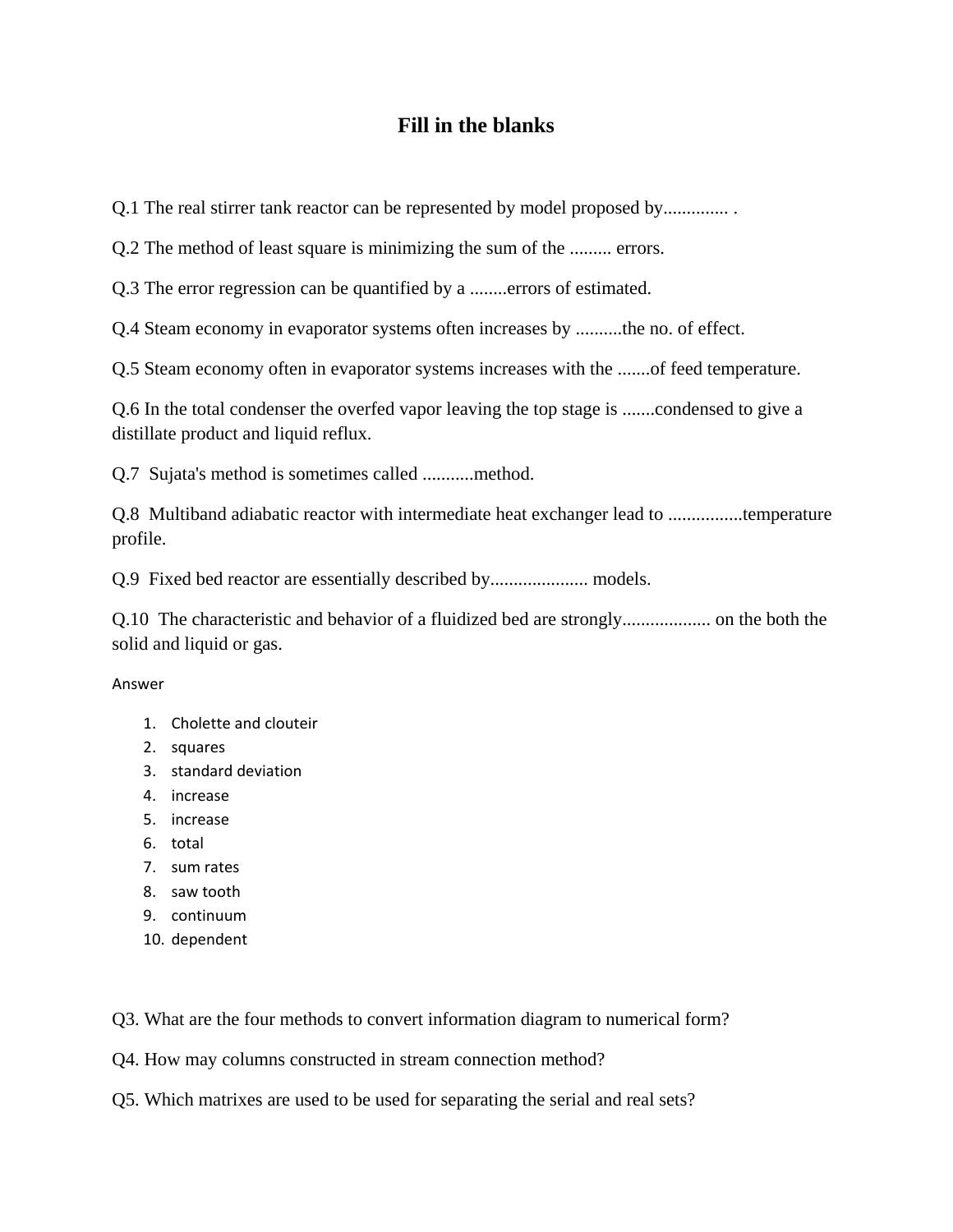Q6.What are the two type of systems for the for the formation of mathematical model ? Also give examples.

Q7. Classify the three type of mathematical model using deterministic approach?

Q8. Give the example of multiple gradient mathematical model?

Q9. What are the alternate classification of transport phenomena models?

Q10. What are the types of flow pattern in process vessels?

Q11. How will you detect the dead space and bypassing in closed process vessels?

Q12. How will you measure the age distribution function in a closed vessel experimentally?

Q13. How do you calculate the goodness of fit of a polynomial expression?

Q14. What are the different types of arrangement in a multiple effect evaporator?

Q15. How to define the boiling point rise in aqueous solution the evaporator?

Q16.How will you form mathematical model of separation processes like distillation column, strippers etc. ?

Q17. How do you define the degree of freedom?

Q18. Name the two key components?

Q19. Which type of condenser is recomended for reflux drum pressure from 1.48 MPa to 2.52 MPa?

Q20. Which equation is used to calculate the minimum number of stages in multi-component distillation column?

Q21. Which equation is used for calculating minimum reflux ratio?

Q22. Which equation is used to find the feed plate in multiple component distillation?

Q23. Define the stripping factor with formula?

Q24. Which method is used to calculate the component flow rate from tridiagonal matrix in material balance and equilibrium equations in separation processes?

Q25. What is the necessary condition for a flash to occur?

Q26.How many different kind of models can describe psuedo-homogeneous models for a fixed bed reactor?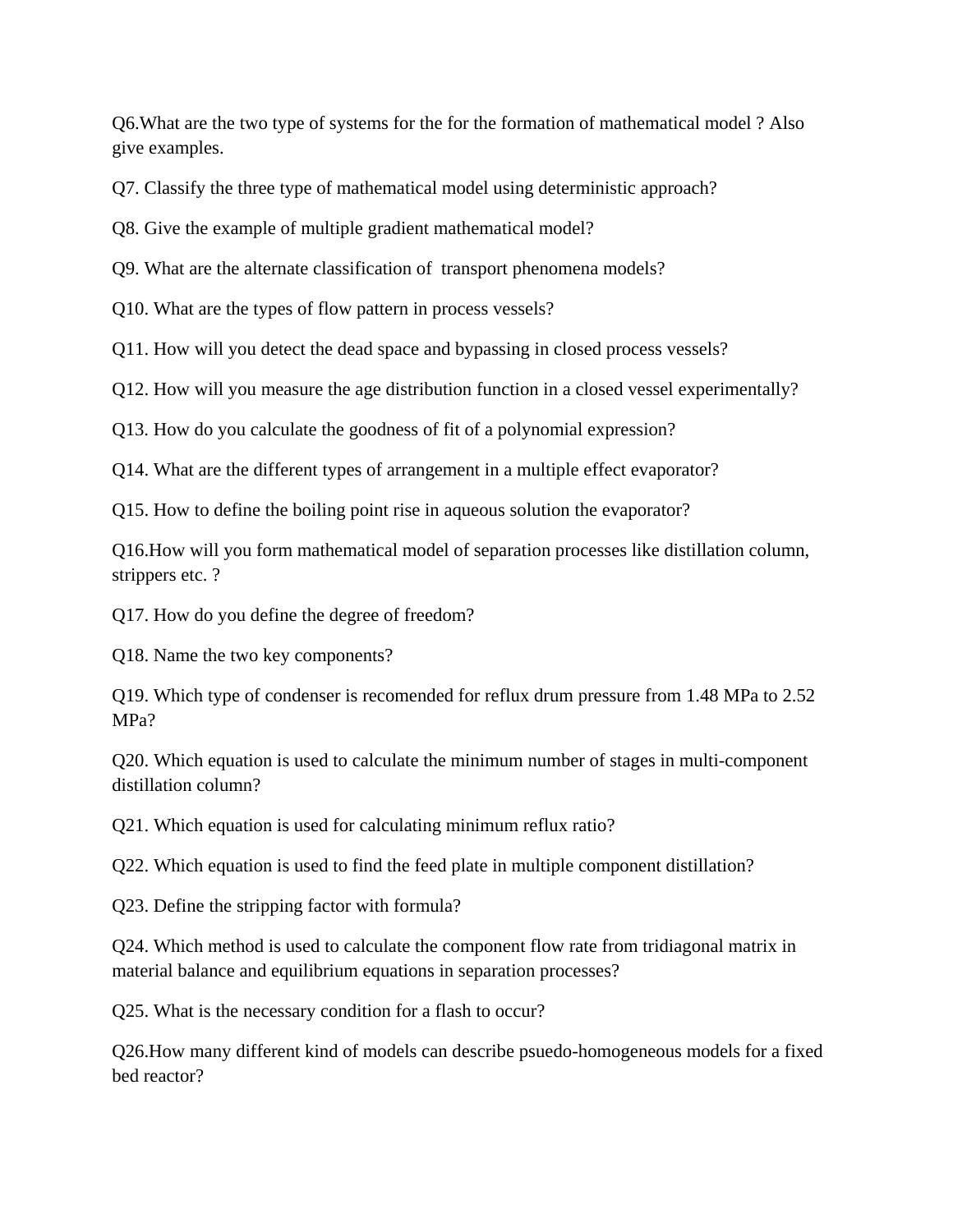Q27.Which equation is used to calculate minimum fluidization velocity?

- Q28. The single parameter model proposed for describing non-ideal flow is the model?
- Q 29 Which of the following is the most suitable for very high pressure gas phase reaction?
	- A) CSTR
	- B) PFR
- Q 30. What is the generalize equilibrium relationships for multicompents mixers?

## Answers

- Ans 3. There are four methods to convert the information diagram to numerical form
	- a) Process matrix form
	- b) Stream connection method
	- c) The incident matrix method
	- d)Adjacent matrix method

## Ans 4. 3

Ans 5. a)Process matrix

b)Adjancy matrix

Ans 6. a)Lumped parameter-eg.Non Isothermal CSTR

b)Distributed System -eg Non plug flow system

Ans7. a)Transport Phenomena models

b)Population Balance models

c)Empirical models

Ans 8. A tubular reactor in which reaction takes place.

Ans 9.a)Deterministic vs Probabilistic

b)Linear vs Non Linear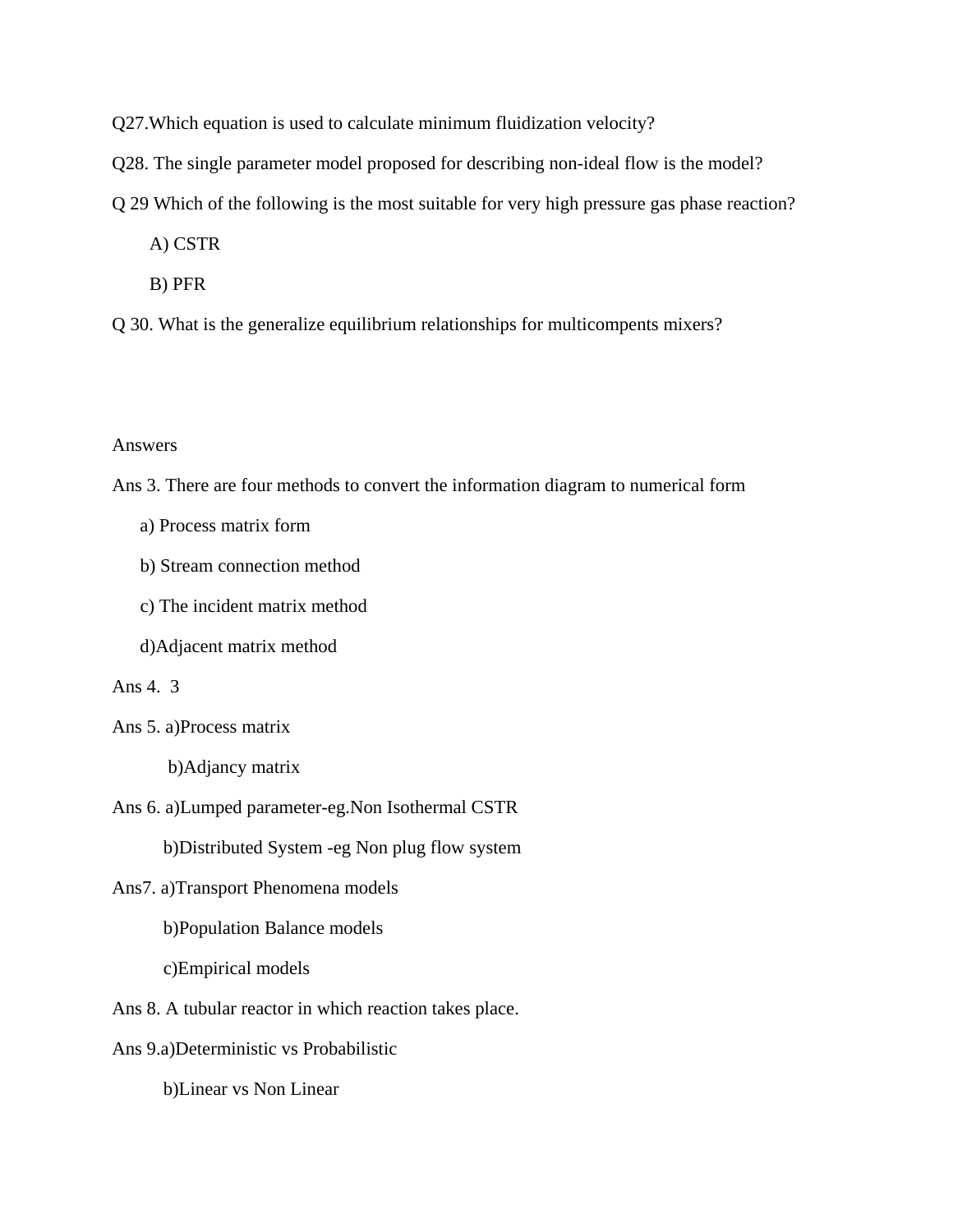c)Steady State vs Unsteady State

d)Lumped parameter vs Distributed parameter

Ans 10. a)Plug flow pattern b)back mix flow pattern

Ans 11. By intensity function

Ans 12. By using stimulus response technique and using some sort of tracer material.

Ans13.  $r^2 = (s_t - s_r/s_t)^* 100$ 

Ans 14. a) Forward b) Backward c)Mixed

Ans 15. BPR is a function of solute concentration and saturation temperature of solution.

Ans16.By writing four mathematical balance equations

a)Mass balance

b)Equilibrium relationships

c)Sum Equation

d)Energy Balance

Ans 17. Total no variables-total no. of relation equations

Ans 18. a)Heavy key-less volatile b)Light key-more volatile.

Ans19. Partial condenser

Ans 20. Fenske Equation

Ans 21. Underwood Equation

Ans 22. Kirkbridge Equation

Ans  $23.$  S=KV/L

Ans 24. Thomas Algorithm

Ans25.  $T_{BT} < T_F < T_{DP}$ 

Ans 26. a)Basic 1-D model b)1-D with axial dispersion c)2-D with velocity profile

d) 2-D with voidage and velocity profile

Ans 27. Ergun's Equation